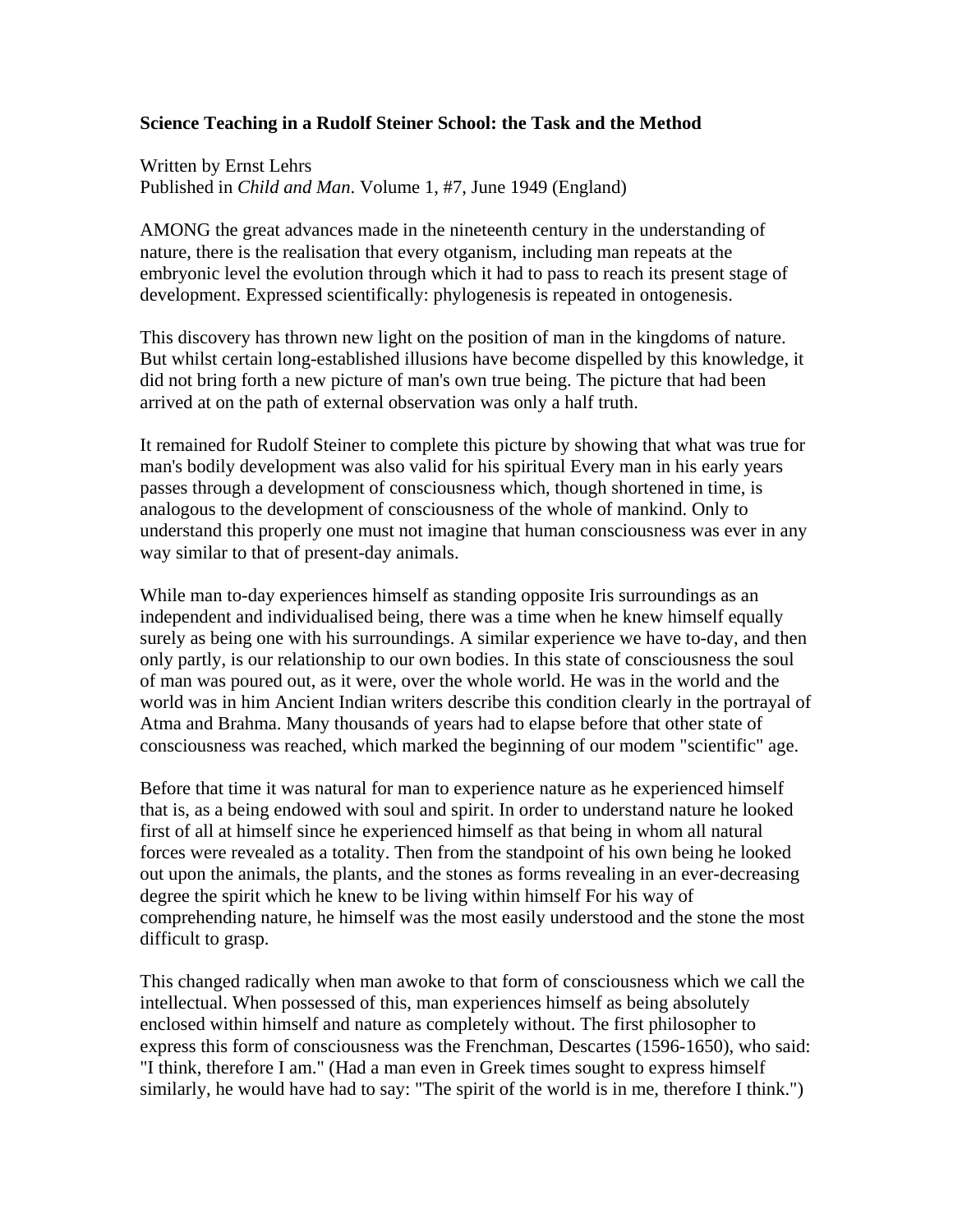Intellectual consciousness is bound to the brain, that is, to an organ which does not serve the organism in so far as it lives, but in so far as it dies. This is why the American physiologist, Alexis Carrel says in his book Man the Unknown: 'Death is the price man has to pay for his brain and for his personality." The intellect, therefore, can most easily grasp that which is dead in the world. In outer nature this is the mineral world, in man his skeleton. Both are governed by the laws of mechanics.

Thus the beginning of the modem age is marked by the intense study of anatomy, by Galileo's investigation into the behaviour of freely falling, inert masses, and by the statement of Malpighi, one of the first botanists, that every true investigation must begin with the mineral kingdom and seek to reach man by passing through the kingdoms of plant and animal This procedure has been adopted by natural science ever since.

To present a child in the lower classes of a school with natural phenomena in Malpighi's order and with the help of mechanical explanations, would be to outrage his psychophysical organism For at this time the child is only making his way towards that condition of soul and body which the adult had reached between the fifteenth and seventeenthcenturi.es. Only at about the fourteenth year does the child reach this point of development. The toddler and the very young child live in a condition of oneness with the world, which recapitulates earlier stages inhuman evolution, although naturally this experience is modified by the conditions obtaining in our times. It is well known that little children will hit an object which they have knocked against

The psychological reasoning of adults, based as it is upon the experience of the intellect, seeks to explain this by saying that the child endows the outer objects "animistically" with souk, similar to die soul he experiences within himself Nothing can be further from the truth At this age the young human being does not distinguish soul from body, nor does he distinguish his own body as bearer of his soul from any other physical object in his surroundings.

Subject and object are as yet in no way distinguished. Put in other words, the child experiences the objects in his surroundings as subjectively as he does himself and equally he experiences himself as objectively as he does his surroundings. Thus a little child will hit his own hand, when he has done something with it which he knows to be wrong. Another example is furnished by the following little event witnessed by the writer.

A mother entered a grocer's shop with her five-year-old son, greeted the assistant standing behind the counter and told the child to do the same. This the boy refused to do. The mother repeated: "Say how do you do to Mr. X." The boy shook his head and remained silent. Further repetitions were of no avail until finally the grocer, speaking kindly to the boy, told him he would like to say how do you do to him, but could only do so after the boy had said it first. Whereupon the child was heard to say softly, but quite clearly to himself: "Head, say how do you do!" Then he repeated the greeting to the grocer aloud and joyfully.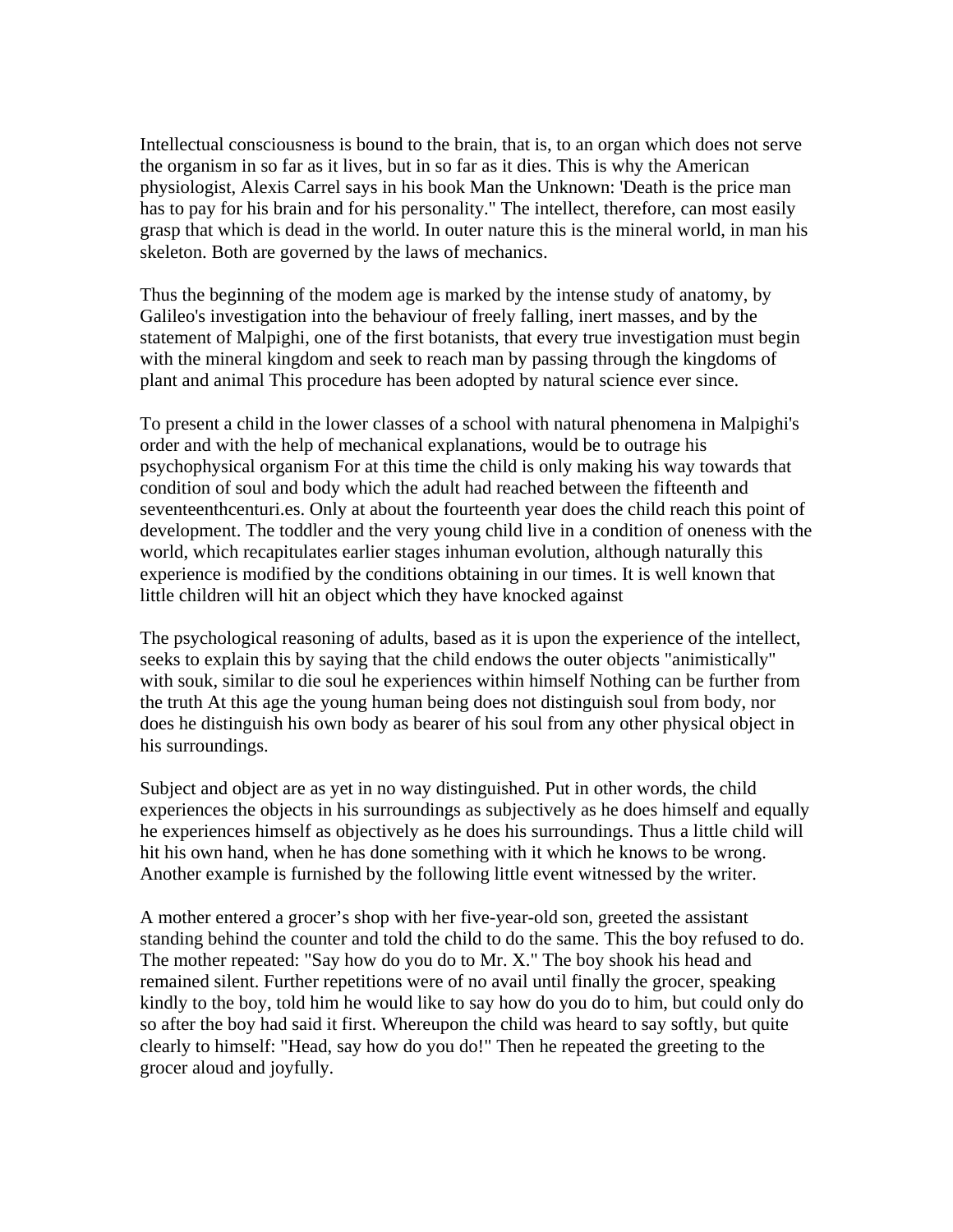The condition of the child before school age and in the first school years demands that the individual animals, plants, stones, clouds, moon and stars are brought to his consciousness as beings who act and converse together as separate personalities. A mechanically conceived nexus of dead causes and effects has as yet no meaning for the child.

Everything is rather the immediate result of the deeds of beings. When Rudolf Steiner spoke before the opening of the Waldorf School to those who gathered round him at Stuttgart as the future teachers of the school, he gave many an elucidating example of possible conversations between objects of nature. We need not describe them here in detail. Similar examples are to be found in fairy tales known to all. When such tales are invented by the teacher, however, they must never be sentimental nor must they attempt to use nature as a cloak for moral precepts. Whatever tales are composed by the teacher, they must a always be drawn from the characteristics of the actual plants, stones, and so on.

The way of describing nature here presented, however, would remain utterly ineffective if the adult were to feel secretly that "in reality" the matter was quite different, and he had to present it to the child in this form, only because the child was as yet too stupid to understand the "real" state of affairs.

To find the proper standpoint, let us consider for a moment what is the place in natural phenomena of the mechanical connection between cause and effect, the only one accessible to adult man's intellect. Here we shall find useful an analogy which Rudolf Steiner occasionally used to stress a similar point. In the mud of a cart-track we notice certain impressions running more or less parallel to another. We investigate their cause and discover that they were made by the wheels of a cart. We push our investigations further and enquire into the cause of the movement of the cart.

This we find in the limb movement of the horses pulling it. The physical causes of these movements we are able to trace to certain energy-processes in the bodies of the animals. To push our investigations further in this direction, however, has obviously no point whatever. For what really set the energy of the horses in motion, giving rise to all the phenomena we have hitherto investigated, was, say, the intention of the farmer to drive his cart to market to sell his produce.

Here we find ourselves in the realm of an individual will governed by a definite thoughtcontent. It is obviously senseless to enquire further along lines of a purely mechanical cause and effect. Our example quickly led us away from the realm of mechanical causation into quite a different nexus of causes.

But such are, indeed, the origins of all seemingly mechanically caused events in nature. Only, the span of time is much greater here and it increases with each lower natural kingdom. Let us be clear 'about the feet that to speak of cause and effect we must observe certain changes in our surroundings. For instance, we say that a stone becomes warm because the sun shines upon it, we call the sunshine the cause and the warming of the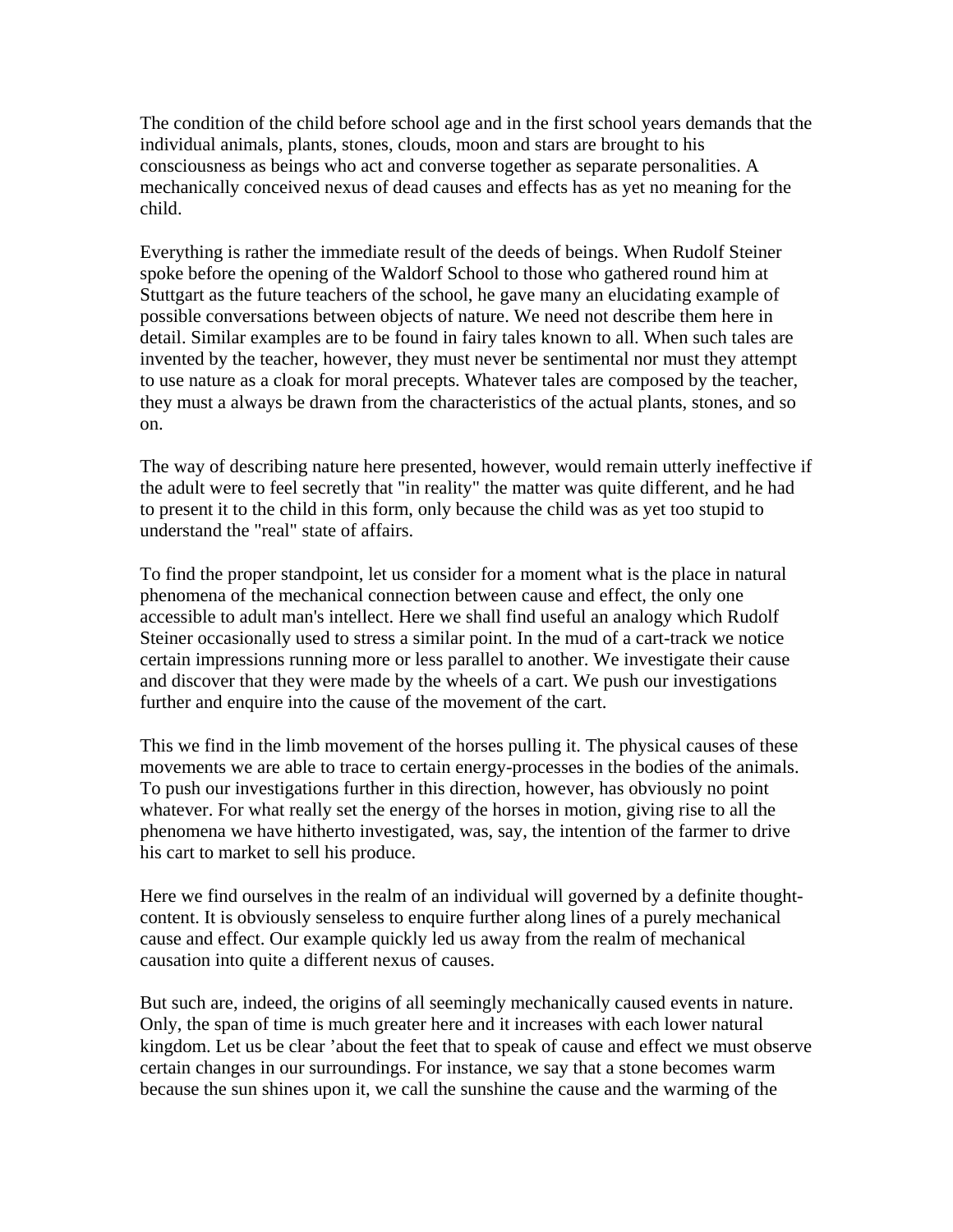stone the effect. If some objects were always to remain warm, because they were irradiated by the sun, and others always remained cooler, because they were never met by the sun's rays (for the sake of the example, let us ignore all other possible causes of change of temperature), we could not formthe concept of causation as we did a moment ago. In order to become the subject of our observation and judgment, two objects must come into a relationship with each other, which results in a change of state in one (or both). Following our example we would have next to consider the motion of earth and sun and investigate its cause. This leads us into regions, where, indeed, the human intellect has tried to form all kinds of mechanical theories. In reality we are led here to a realm of causation fundamentally similar to that of our first example namely, into the region of purposeful will of individual beings (though of an order higher than man's).

It is by no means to be denied that science is justified in selecting isolated events such as the change of temperature of air object and in considering them as the results of certain energy processes, without pressing the enquiry further into realms of whence and whither. This procedure has led to illusion, only because one has been tempted to regard this as sufficient for "explaining" the world. And in education, it becomes a sin against the living spirit in the child to present the world to him. in this way. Tire little child is one with time just as he is one with space. For the child, therefore, we must never divorce the tanner going to market from the ruts of his cart wheels on the track. Indeed, we present him with truth when we reveal to him something of the Mind and Will of the Creator while describing His creation To recognise both as well one may in outer nature, and to clothe one's understanding in words warmed by feeling, is the task of anyone who teaches children of this age in the sense of the Rudolf Steiner pedagogy. The indications which Rudolf Sterner has given can be a guide in this task.

When the child has reached the ninth year, a new task presents itself to the teacher. At this point in the child's life something occurs which, at a different level appears in early childhood when die child first says "I" to himself. This word "I" is the only word of his language which the child does not learn by way of imitation (If he did so, he would-as is sometimes the case with backward children-call other people "I" and himself "You.") A sudden lighting up of the experience of the difference between the child's own individuality and that of another, must underlie the appearance of the use of the first person in relation to the child's self But however strongly this is felt, it remains a deeply subconscious experience.

About seven years later the same experience occurs again, but this time far more consciously, distinguished moreover from the former, in that the child begins to experience himself as divided off from the whole world. He begins to be aware that the world, as mere sense-perception, conceals something.

At the same time he begins to feel the boundless immensity of the world and his own smallness. This calls forth a feeling of impotence ii face of the world, of other people and even of God: a feeling hitherto quite foreign to him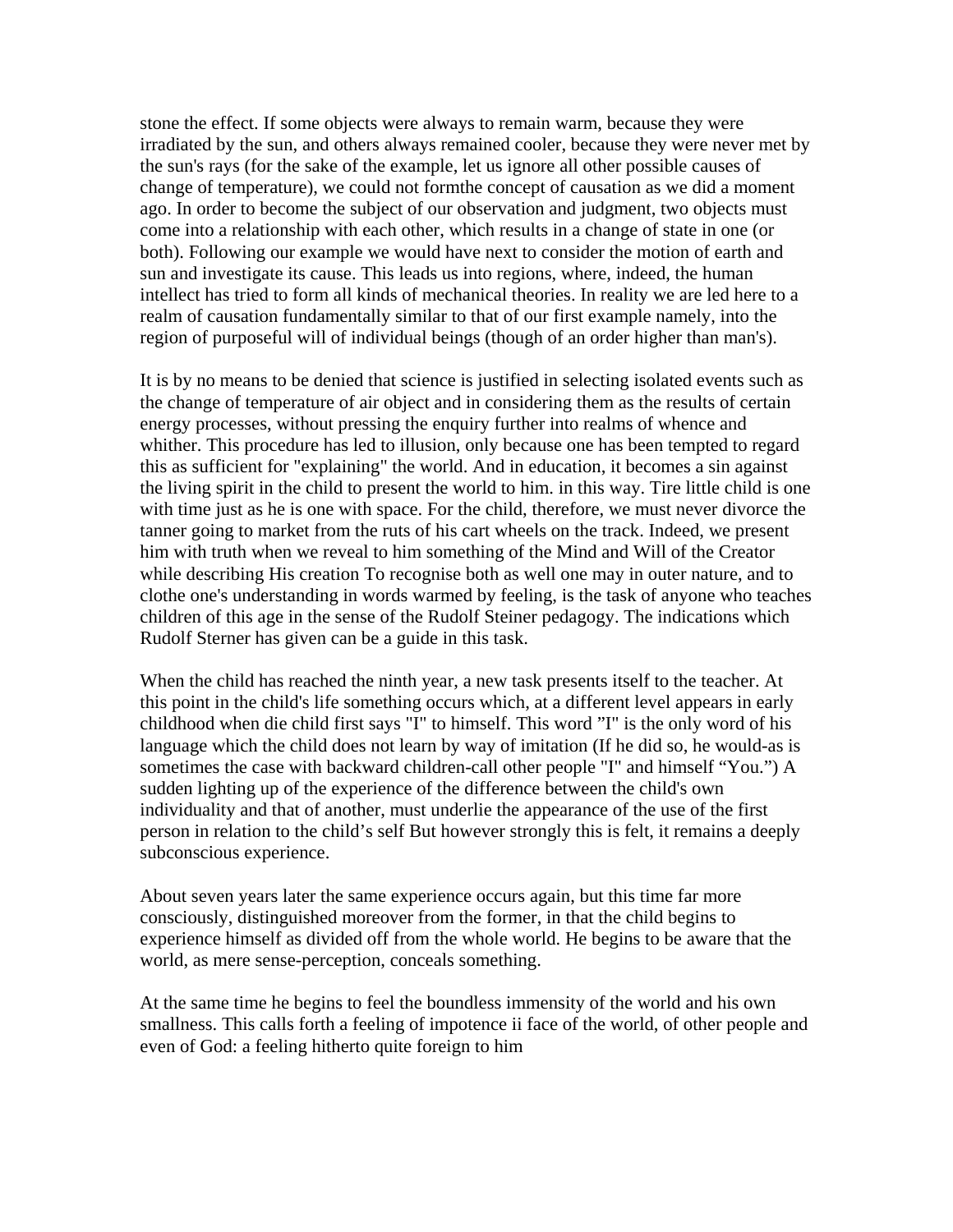At this moment it is of decisive importance for the healthy further development of the young person whether he is in touch with adults, who can build a bridge of confidence between him and the world. This, however, can only be done by someone who is able to describe to him. by means of the spoken word, those connections with the world which once lived in the child unconsciously, but now no longer do so. Just because this need in the child has to be met, a proper teaching of nature observation is so important at this age.

Rudolf Steiner once said of this ninth year: "Now the force of man's ego-nature begins to stir. As a result of this, a question arises deep in the soul of the growing child. This question can assume one form in one child, another in another. But woe! if this question is not answered correctly by an older person!" What is here referred to may best be illustrated by a conversation which once occurred between a teacher of the Waldorf School and a nine-year-old boy, who boarded with him, as the two were walking through a little copse at sunset:

Boy: Do grown-ups know everything?

ADULT: Why do you ask that?

Boy: Grown-ups ought to know everything.

ADULT: If you really think this, why do you ask me?

Boy: There are grown-ups who do not know everything.

ADULT: Who, for example? .

Boy: Mrs. X. I asked her: If God made everything, who made Him? She said she didn't know.

ADULT: Do you know anyone who you think knows everything?

Boy: Yes, Miss Y. (His class-teacher.) She told us this morning in class that Heaven is not only up there far away from us, where we see the sky, but everywhere (pointing to a bush beside the path), in every leaf And (with great emphasis) that is true! (Short pause, then suddenly turning to his companion): Do you know who made God?

ADULT: (Who had been expecting this question): Do you know everything that God has made?

Boy: No.

ADULT: Do you think you will know everything one day? Yes. .

ADULT: When?

Boy (With great conviction): When I have been right through the school

ADULT: Oh! that would be awful. Then you would have nothing more to learn for the rest of your life! No, the school wants to teach you just enough for you to be able to learn more and more after you have left school It is in your life after you have left school that you will learn so much. And it will take you a long, long time to know everything that God has made. But how can anyone know who made God, before he knows all the things He has made? I know you will understand that a person must know all the things God has made before he can know who made God. You must go on learning more and more in school and later on in life, so that you can know more and more of God's creations. When at last the time comes when you know them all then you will be able to have the answer to your question.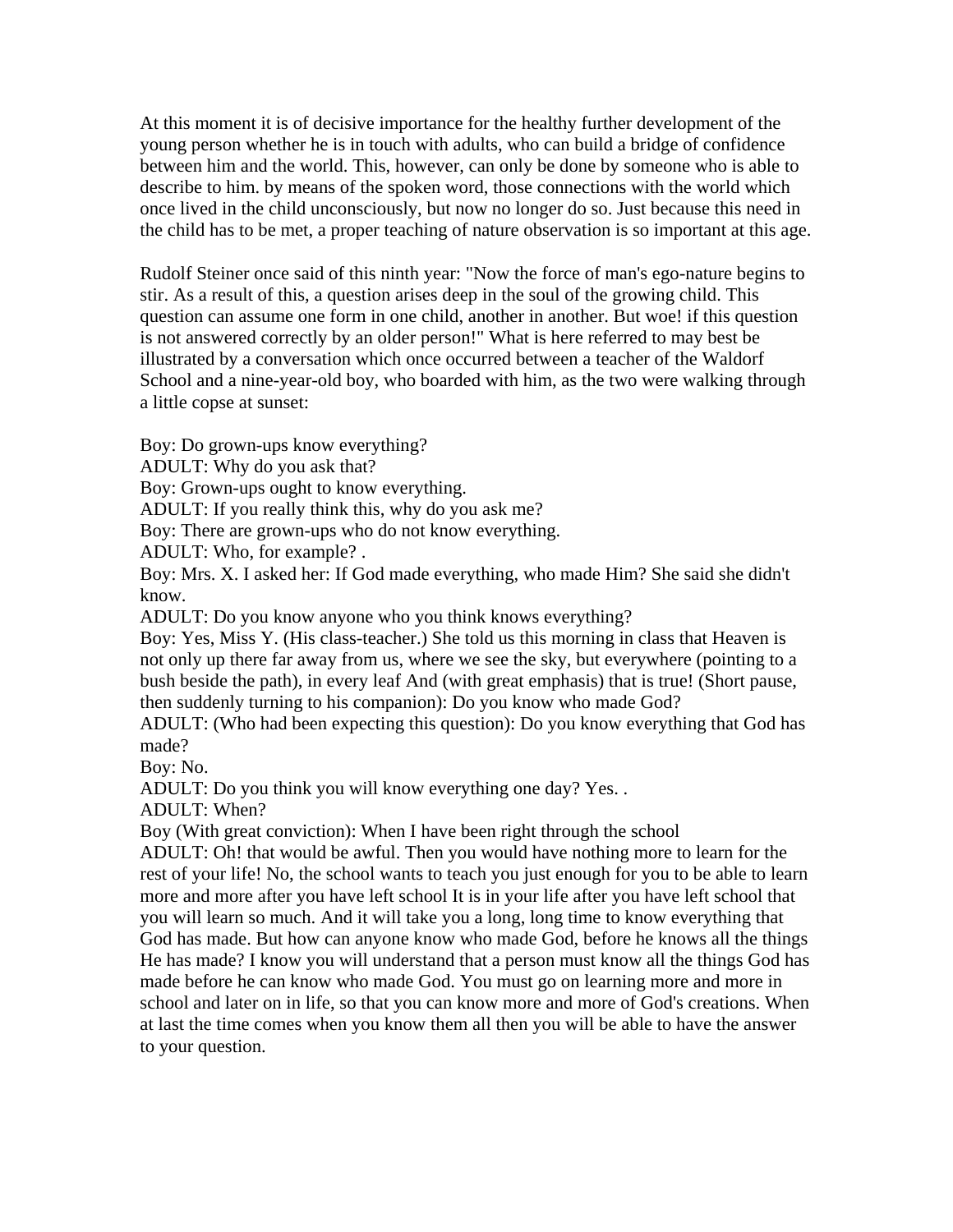To this the boy replied nothing. But his expression showed well enough that he was satisfied. He never put this question again He had had his answer: an answer which directed him to his own powers of will.

A few indications may be given here as to how the teaching of natural science is approached at this age: For reasons which have already been stated, the teaching starts with man and only reaches the mineral by way of the animal and plant.

In the teaching concerning man, the child's attention is drawn to the outer form of the human body. This is shown to consist of three parts: head, trunk and limbs. All three are formed by the same principle, the spherical form, but this principle does not come to expression equally dearly in each case. Only the head expresses this form completely. Even this is not uniformly round, but slightly flattened where it rests on the trunk. (One brings to the child a strong experience of the dynamic relationship which are at work here by using a bill of wax.) In comparison the trunk represents only part of a sphere. (See Fig. I, which is a copy of a drawing made by Dr. Steiner, when he first described this subject to the teachers. )

The greater part is not visible. The teacher prepares another ball of wax and cuts off a part of it with a knife. He shows the children the portion cut off and points out how the rest of the sphere is now invisible. He then reminds the children that they have often seen a similar shape, when they have looked up at the moon which is sometimes a full disc, but at others only a portion of it.

This indication must not be misunderstood. It is not the intention to suggest a kind of mystical cosmic relationship between the trunk, with its heart, lungs and other organs, and the moon. Rather the intention is to show the child in a visual and convincing way that there are things which are greater than their visible parts, and that to this category belongs a part of his own body. In the earlier years of his life the child was instinctively aware of this. Now he is brought to the point of winning this knowledge once again by observation wisely guided by the teacher. Man belongs with part of his being not to himself but to the outer world. The knowledge of this fact will be of the utmost importance in the future life of the child and is called into his newly awakened consciousness by the teacher, when he shows him the morphological secret of the structure of the middle part of his body. This he makes understandable by his demonstration with the small wax ball and by pointing to a phenomenon observable in the far spaces of the heavens.

This experience is strengthened by a discussion of the third part of the body: the limbs. Here the sphere, which is the basis of the human form, is not visible at all because it is as large as the universe itself The only part of the sphere that is visible in the human form are four radii, which ray down from the circumference to the centre (not the other way round), and of these only the ends are visible. Of this at this point no more is said, for the child at this age could not understand more, being at that time not sufficiently conscious in Iris limbs. The teacher points the child to a future tine, when he will be advanced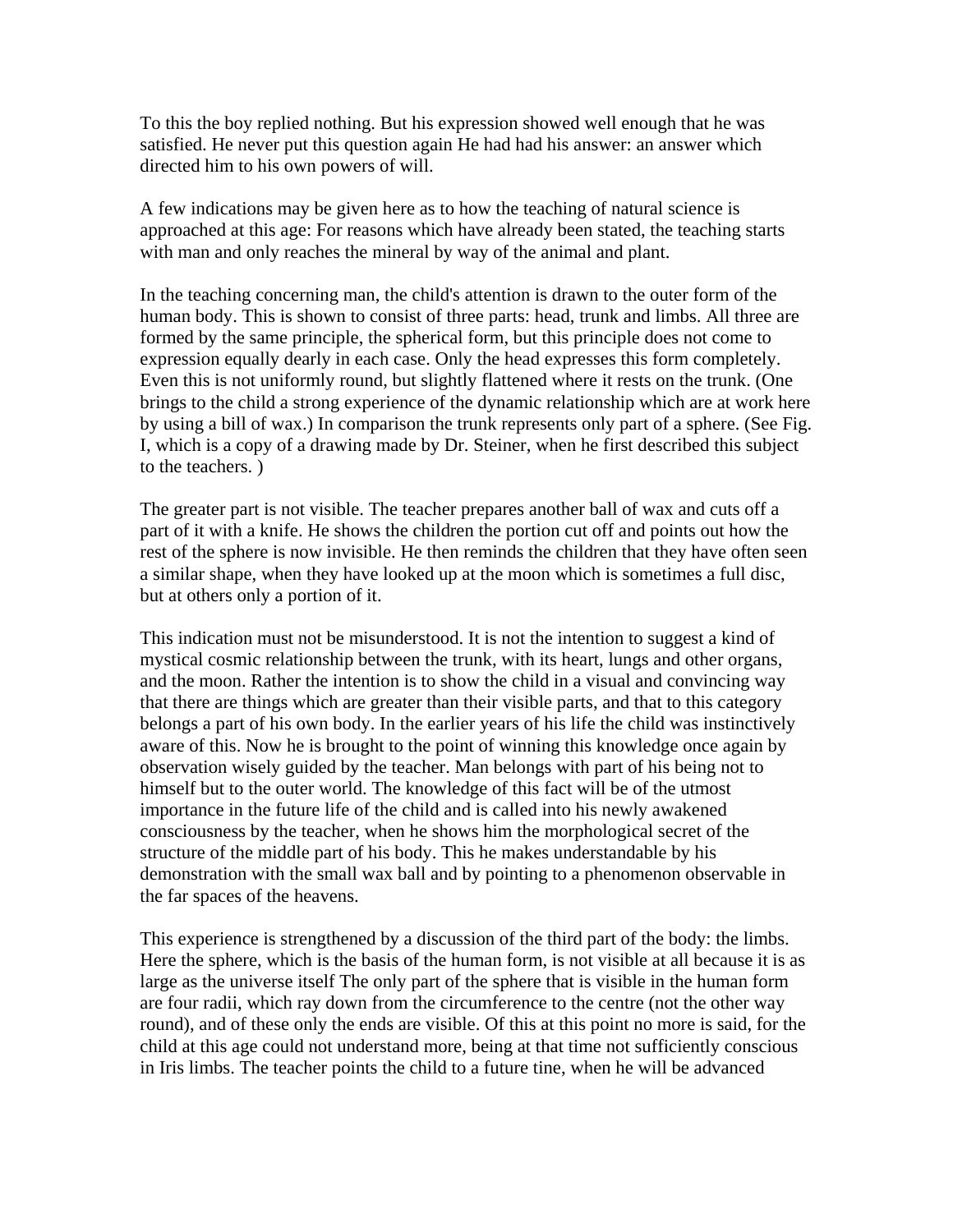enough to understand more. (This is a principle of method which is of pedagogical value especially at this age.)

Instead of further elaboration of this point, the child is made conscious, with all the emphasis at the teacher's command, of the different tasks of the limbs on earth, by being shown the clear differentiation between tire arms and legs, a fact which distinguishes man from all animals. Animals use their limbs only to serve their own bodily needs-theirs are "selfish" limbs. Only his legs does man use in this way. For with his arms he can work for his fellows. In this way the transition is made from the external observation of the head to inward experience of the volitional activity of the soul in the limbs. The child is first shown what he is as the wrought work of his Maker, and is then led to a realization of that part of himself which he can use for Iris own activity.

About the teaching of the animal kingdom which follows, only a few things can be said in the compass of this article. A number of animals are described in such a way that it becomes clear to the child that they represent mere!/ one or another part of the human form. This theme is followed up through the other families of animals, so that it becomes obvious to the child what Goethe expressed so pertinently by saying that the animal kingdom was the human form spread out over the world.

Naturally, such a thought must not be presented to the children in air abstract form. Rather are the various kinds of animals to be shown to him in such a manner that a strong intuitive feeling is evoked of their bodily construction and their habits, and of how much these two things belong together. In this way the child learns to know both the parts of his own body and his true relationship to the animal kingdom. He understands that he is the only being who contains within himself all the possibilities of a physical body, which appear in nature as divided out into separate beings.

It will not be difficult to understand what Dr. Steiner meant when he said that through such teaching of zoology the child is helped to develop a sense of moral responsibility which will be very fruitful in later life. Dr. Steiner's other remark will not be so readily understood at first sight: that through a rightly conducted teaching of the plant kingdom a healthy faculty of judgment will be inculcated. The following example may make this clear.

When Rudolf Steiner was discussing with the teachers the introduction to the first beginnings of the teaching of botany, he 'showed how he would do it.

He chose the dandelion as his example and, without naming the plant, began to-describe the various stages of its development, beginning with the last: the round ball of seeds; With a series of simple descriptions, always calling upon the children's own recollections of what they had seen, he took them back through all the stages of the plant. After having thus evoked a picture of the entire plant by passing through is various stages in time, he concluded by saying (now naming the flower for the first time): "Children, this is the Dandelion"